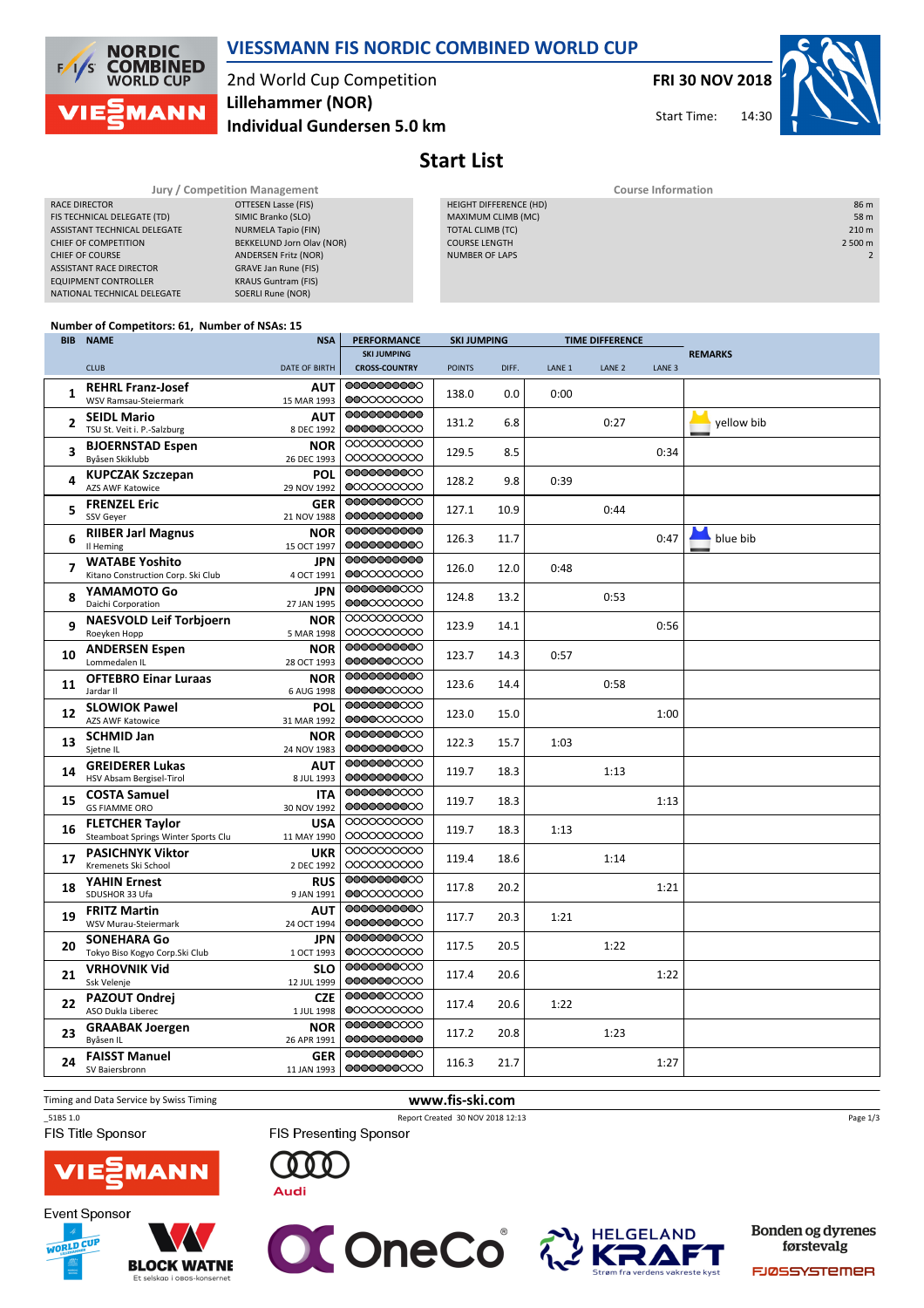

VIESSMANN FIS NORDIC COMBINED WORLD CUP

2nd World Cup Competition Individual Gundersen 5.0 km Lillehammer (NOR)

FRI 30 NOV 2018





Start List

| <b>BIB</b> | <b>NAME</b>                                      | <b>NSA</b>                | <b>PERFORMANCE</b>                 | <b>SKI JUMPING</b> |       |                   | <b>TIME DIFFERENCE</b> |                   |                |
|------------|--------------------------------------------------|---------------------------|------------------------------------|--------------------|-------|-------------------|------------------------|-------------------|----------------|
|            |                                                  |                           | <b>SKI JUMPING</b>                 |                    |       |                   |                        |                   | <b>REMARKS</b> |
|            | <b>CLUB</b>                                      | <b>DATE OF BIRTH</b>      | <b>CROSS-COUNTRY</b><br>0000000000 | <b>POINTS</b>      | DIFF. | LANE <sub>1</sub> | LANE <sub>2</sub>      | LANE <sub>3</sub> |                |
| 25         | <b>BRAUD Francois</b><br>ARMEES-EMHM - Chamonix  | <b>FRA</b><br>27 JUL 1986 | 0000000000                         | 116.3              | 21.7  | 1:27              |                        |                   |                |
|            | <b>CIESLAR Adam</b>                              | <b>POL</b>                | 0000000000                         |                    |       |                   |                        |                   |                |
| 26         | <b>AZS AWF Katowice</b>                          | 18 DEC 1992               | 0000000000                         | 116.2              | 21.8  |                   | 1:27                   |                   |                |
| 27         | <b>LAHEURTE Maxime</b>                           | <b>FRA</b>                | 0000000000<br>0000000000           | 114.9              | 23.1  |                   |                        | 1:32              |                |
|            | Douanes - AS Gerardmer Ski Nordique              | 20 MAY 1985<br><b>EST</b> | 0000000000                         |                    |       |                   |                        |                   |                |
| 28         | <b>ILVES Kristjan</b><br>Elva Skiclub            | 10 JUN 1996               | 0000000000                         | 114.6              | 23.4  | 1:34              |                        |                   |                |
| 29         | <b>WATABE Akito</b>                              | JPN                       | 0000000000                         | 114.4              | 23.6  |                   | 1:34                   |                   |                |
|            | Kitano Construction Corp. Ski Club               | 26 MAY 1988               | 0000000000<br>0000000000           |                    |       |                   |                        |                   |                |
| 30         | <b>TERZER Dominik</b><br>Nordic Team Absam-Tirol | AUT<br>19 SEP 1999        | 0000000000                         | 114.3              | 23.7  |                   |                        | 1:35              |                |
|            | <b>PITTIN Alessandro</b>                         | <b>ITA</b>                | 0000000000                         |                    |       |                   |                        |                   |                |
| 31         | <b>GS FIAMMEGIALLE</b>                           | 11 FEB 1990               | 0000000000                         | 113.8              | 24.2  | 1:37              |                        |                   |                |
| 32         | <b>KROG Magnus</b>                               | <b>NOR</b>                | 0000000000                         | 112.5              | 25.5  |                   | 1:42                   |                   | red bib        |
|            | Høydalsmo IL                                     | 19 MAR 1987               | 0000000000<br>0000000000           |                    |       |                   |                        |                   |                |
| 33         | <b>GEIGER Vinzenz</b><br>SC 1906 Oberstdorf      | <b>GER</b><br>24 JUL 1997 | 0000000000                         | 112.3              | 25.7  |                   |                        | 1:43              |                |
| 34         | <b>RIIBER Harald Johnas</b>                      | <b>NOR</b>                | 0000000000                         | 110.5              | 27.5  | 1:50              |                        |                   |                |
|            | Heming                                           | 8 APR 1995                | 0000000000                         |                    |       |                   |                        |                   |                |
| 35         | <b>HUG Tim</b><br>SC Gerlafingen                 | <b>SUI</b><br>11 AUG 1987 | 0000000000<br>0000000000           | 109.1              | 28.9  |                   | 1:56                   |                   |                |
|            | <b>HEROLA Ilkka</b>                              | <b>FIN</b>                | 0000000000                         |                    |       |                   |                        |                   |                |
| 36         | Puijon Hiihtoseura                               | 22 JUN 1995               | 0000000000                         | 108.9              | 29.1  |                   |                        | 1:56              |                |
| 37         | <b>RIESSLE Fabian</b>                            | <b>GER</b>                | 0000000000                         | 108.6              | 29.4  | 1:58              |                        |                   |                |
|            | SZ Breitnau<br><b>DENIFL Wilhelm</b>             | 18 DEC 1990               | 0000000000<br>0000000000           |                    |       |                   |                        |                   |                |
| 38         | SV Innsbruck-Bergisel-Tirol                      | <b>AUT</b><br>10 NOV 1980 | 0000000000                         | 107.9              | 30.1  |                   | 2:00                   |                   |                |
| 39         | <b>MUHLETHALER Laurent</b>                       | <b>FRA</b>                | 0000000000                         | 107.0              | 31.0  |                   |                        | 2:04              |                |
|            | Premanon                                         | 27 SEP 1997               | 0000000000                         |                    |       |                   |                        |                   |                |
| 40         | <b>SHIMIZU Aguri</b><br>Euglena Ski Club         | <b>JPN</b><br>9 MAR 1992  | 0000000000<br>0000000000           | 106.4              | 31.6  | 2:06              |                        |                   |                |
|            | <b>KLAPFER Lukas</b>                             | AUT                       | 0000000000                         |                    |       |                   |                        |                   |                |
| 41         | SC Erzbergland-Steiermark                        | 25 DEC 1985               | 0000000000                         | 106.2              | 31.8  |                   | 2:07                   |                   |                |
| 42         | <b>LOOMIS Ben</b>                                | <b>USA</b>                | 0000000000<br>0000000000           | 105.2              | 32.8  |                   |                        | 2:11              |                |
|            | Flying Eagles ski club<br><b>GERARD Antoine</b>  | 9 JUN 1998<br><b>FRA</b>  | 0000000000                         |                    |       |                   |                        |                   |                |
| 43         | <b>US Ventron</b>                                | 15 JUN 1995               | 0000000000                         | 104.9              | 33.1  | 2:12              |                        |                   |                |
| 44         | <b>KARHUMAA Wille</b>                            | <b>FIN</b>                | 0000000000                         | 104.9              | 33.1  |                   | 2:12                   |                   |                |
|            | Ounasyaaran Hiihtoseura                          | 7 JUN 2000                | 0000000000                         |                    |       |                   |                        |                   |                |
| 45         | <b>RYDZEK Johannes</b><br>SC 1906 Oberstdorf     | <b>GER</b><br>9 DEC 1991  | 0000000000<br>0000000000           | 104.4              | 33.6  |                   |                        | 2:14              |                |
|            | <b>WEBER Terence</b>                             | GER                       | 0000000000                         |                    |       |                   |                        |                   |                |
| 46         | SSV Geyer                                        | 24 SEP 1996               | 0000000000                         | 104.3              | 33.7  | 2:15              |                        |                   |                |
| 47         | <b>MOAN Magnus Hovdal</b>                        | <b>NOR</b>                | 0000000000<br>0000000000           | 103.4              | 34.6  |                   | 2:18                   |                   |                |
|            | Byaasen IL<br><b>MUTRU Leevi</b>                 | 26 AUG 1983<br><b>FIN</b> | 0000000000                         |                    |       |                   |                        |                   |                |
| 48         | Lahti SC                                         | 16 MAY 1995               | 0000000000                         | 103.4              | 34.6  |                   |                        | 2:18              |                |
| 49         | <b>DANEK Lukas</b>                               | <b>CZE</b>                | 0000000000                         | 103.0              | 35.0  | 2:20              |                        |                   |                |
|            | ASO Dukla Liberec                                | 19 SEP 1997               | 0000000000<br>0000000000           |                    |       |                   |                        |                   |                |
| 50         | <b>OFTEBRO Jens Luraas</b><br>Jardar II          | <b>NOR</b><br>21 JUL 2000 | 0000000000                         | 101.5              | 36.5  |                   | 2:26                   |                   |                |
|            | <b>BUZZI Raffaele</b>                            | <b>ITA</b>                | 0000000000                         |                    |       |                   |                        |                   |                |
| 51         | CS CARABINIERI                                   | 17 JUL 1995               | 0000000000                         | 101.2              | 36.8  |                   |                        | 2:27              |                |
| 52         | <b>PORTYK Tomas</b><br>LSK Lomnice nad Popelkou  | <b>CZE</b>                | 0000000000<br>0000000000           | 100.7              | 37.3  | 2:29              |                        |                   |                |
|            | <b>MAEKIAHO Arttu</b>                            | 6 APR 1996<br><b>FIN</b>  | 0000000000                         |                    |       |                   |                        |                   |                |
| 53         | Kainuun Hiihtoseura                              | 16 SEP 1997               | 0000000000                         | 100.0              | 38.0  |                   | 2:32                   |                   | wave: 2:30     |
|            |                                                  |                           |                                    |                    |       |                   |                        |                   |                |

Timing and Data Service by Swiss Timing WWW.fis-ski.com



\_51B5 1.0 Report Created 30 NOV 2018 12:13 FIS Presenting Sponsor

**OCONECO** 

Page 2/3







Bonden og dyrenes førstevalg

**HELGELAND** 

FJØSSYSTEMER